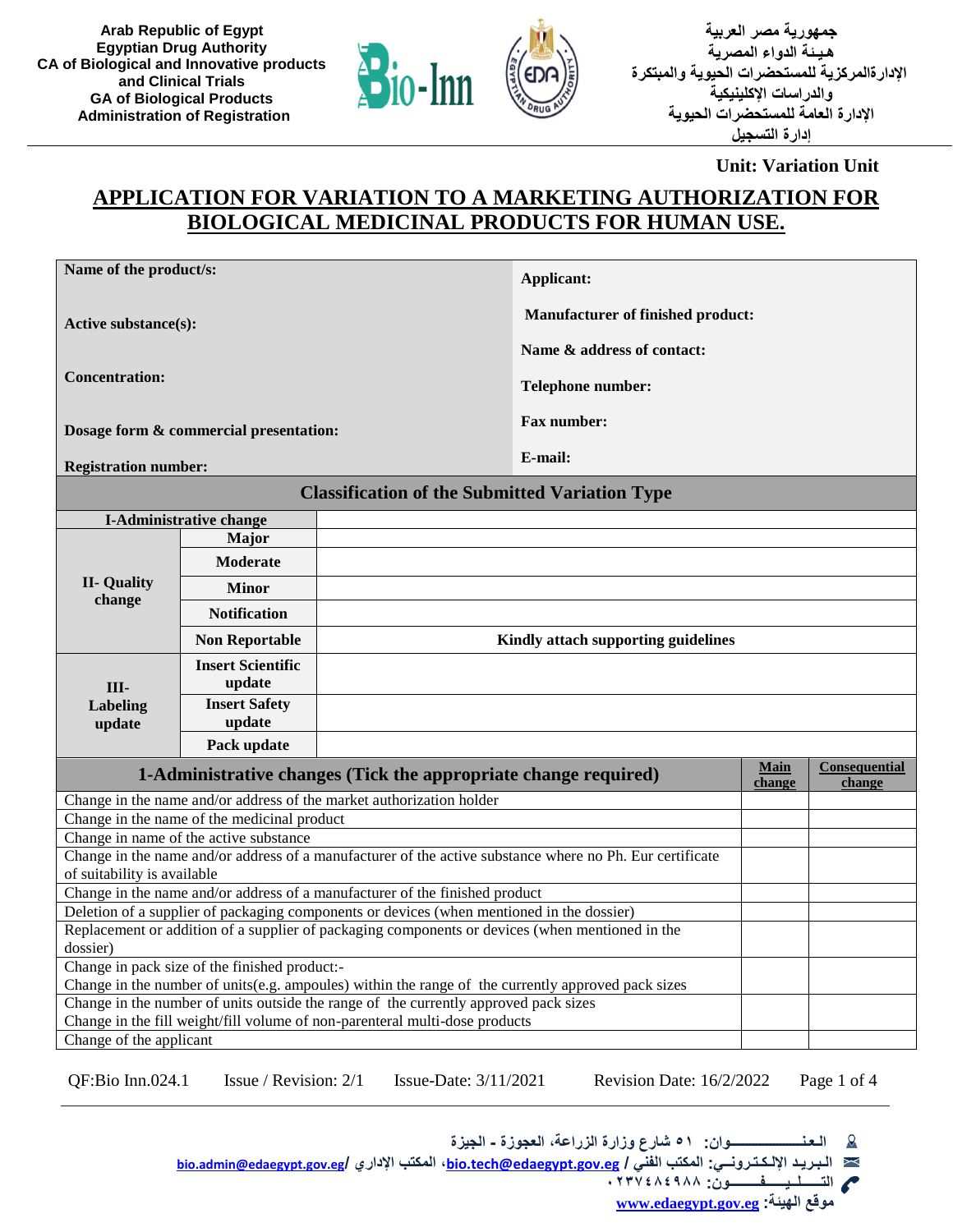



**جمهورية مصر العربية هـيـئة الدواء المصرية اإلدارةالمركزية للمستحضرات الحيوية والمبتكرة والدراسات اإلكلينيكية اإلدارة العامة للمستحضرات الحيوية إدارة التسجيل**

| Editorial changes in CTD                                                                                       |                       |                         |
|----------------------------------------------------------------------------------------------------------------|-----------------------|-------------------------|
| Editorial changes in SmPC and/or PIL                                                                           |                       |                         |
| Deletion of a supplier of packaging components or devices (when mentioned in the dossier)                      |                       |                         |
| Replacement or addition of a supplier of packaging components or devices (when mentioned in the                |                       |                         |
| dossier)                                                                                                       |                       |                         |
| Other changes                                                                                                  |                       |                         |
| 2- Quality changes (Tick the appropriate change required)                                                      | <b>Main</b><br>change | Consequential<br>change |
| Change in the manufacturing process or sites of the active ingredients                                         |                       |                         |
| Change in the composition of the finished product.                                                             |                       |                         |
| Change of immediate packaging of the product.                                                                  |                       |                         |
| Substantial changes to the formulation, specification or impurity profile of the active ingredient or finished |                       |                         |
| medicinal product, which may have significant impact on the quality, safety or efficacy of the product.        |                       |                         |
| Variations related to changes outside the range of approved specifications, limits or acceptance criteria.     |                       |                         |
| Replacement or addition of Primary packaging site.                                                             |                       |                         |
| Replacement or addition of a site or a manufacturer responsible for batch release where batch                  |                       |                         |
| control/testing takes place.                                                                                   |                       |                         |
| Change in the manufacturing process of the active substance or finished product.                               |                       |                         |
| Change in batch size of active substance, intermediate or finished product.                                    |                       |                         |
| Addition of a new test parameter to the specification of an active substance, excipient or finished product.   |                       |                         |
| Change in test procedure for active substance or starting material, intermediate, or reagent used in the       |                       |                         |
| manufacturing process of the active substance.                                                                 |                       |                         |
| Change in the manufacturer (replacement or addition) of the active substance or starting.                      |                       |                         |
| Material/reagent/intermediate in the manufacturing process of the active substance.                            |                       |                         |
| Change in the re-test period of the active substance.                                                          |                       |                         |
| Replacement of an excipient with a comparable excipient.                                                       |                       |                         |
| Other changes to a test procedure, including replacement of an approved test procedure by a new test           |                       |                         |
| procedure.                                                                                                     |                       |                         |
| Change in synthesis or recovery of a non-pharmacopoeial excipient.                                             |                       |                         |
| Change in the qualitative and/or quantitative composition of the immediate packaging material.                 |                       |                         |
| Change in the storage conditions of the finished product or the diluted/reconstituted product.                 |                       |                         |
| Replacement or addition of a manufacturing site for part or all of the manufacturing process of the            |                       |                         |
| Secondary packaging of finished product                                                                        |                       |                         |
| Replacement or addition of a manufacturer responsible for batch release                                        |                       |                         |
| (Not including batch control /testing)                                                                         |                       |                         |
| Tightening of the specification limit of an active substance or a starting material/intermediate/reagent/      |                       |                         |
| used in the manufacturing process of the active substance or excipient.                                        |                       |                         |
| Addition of new test parameter in specification of a starting material/intermediate/reagent/ used in the       |                       |                         |
| manufacturing process of the active substance                                                                  |                       |                         |
| Submission of a new or updated TSE certificate for an active substances or starting                            |                       |                         |
| material/reagent/intermediate /excipient for a currently approved manufacturer & currently approved            |                       |                         |
| manufacturing process                                                                                          |                       |                         |
| Change in the storage conditions for the active substance                                                      |                       |                         |
| Minor change to an approved test procedure of the finished product for biological excipient or biological      |                       |                         |
| active substance                                                                                               |                       |                         |
| Change in source of an excipient or reagent used in the manufacture of biological active substance from a      |                       |                         |
| TSE risk to a vegetable or synthetic material                                                                  |                       |                         |
|                                                                                                                |                       |                         |

QF:Bio Inn.024.1 Issue / Revision: 2/1 Issue-Date: 3/11/2021 Revision Date: 16/2/2022 Page 2 of 4

 **الـعـنـــــــــــــــــــــوان: 51 شارع وزارة الزراعة، العجوزة - الجيزة**

**[bio.admin@edaegypt.gov.eg](mailto:bio.admin@edaegypt.gov.eg)/ اإلداري المكتب ،[bio.tech@edaegypt.gov.eg](mailto:bio.tech@edaegypt.gov.eg) / الفني المكتب :اإللـكـتـرونــي الـبـريـد**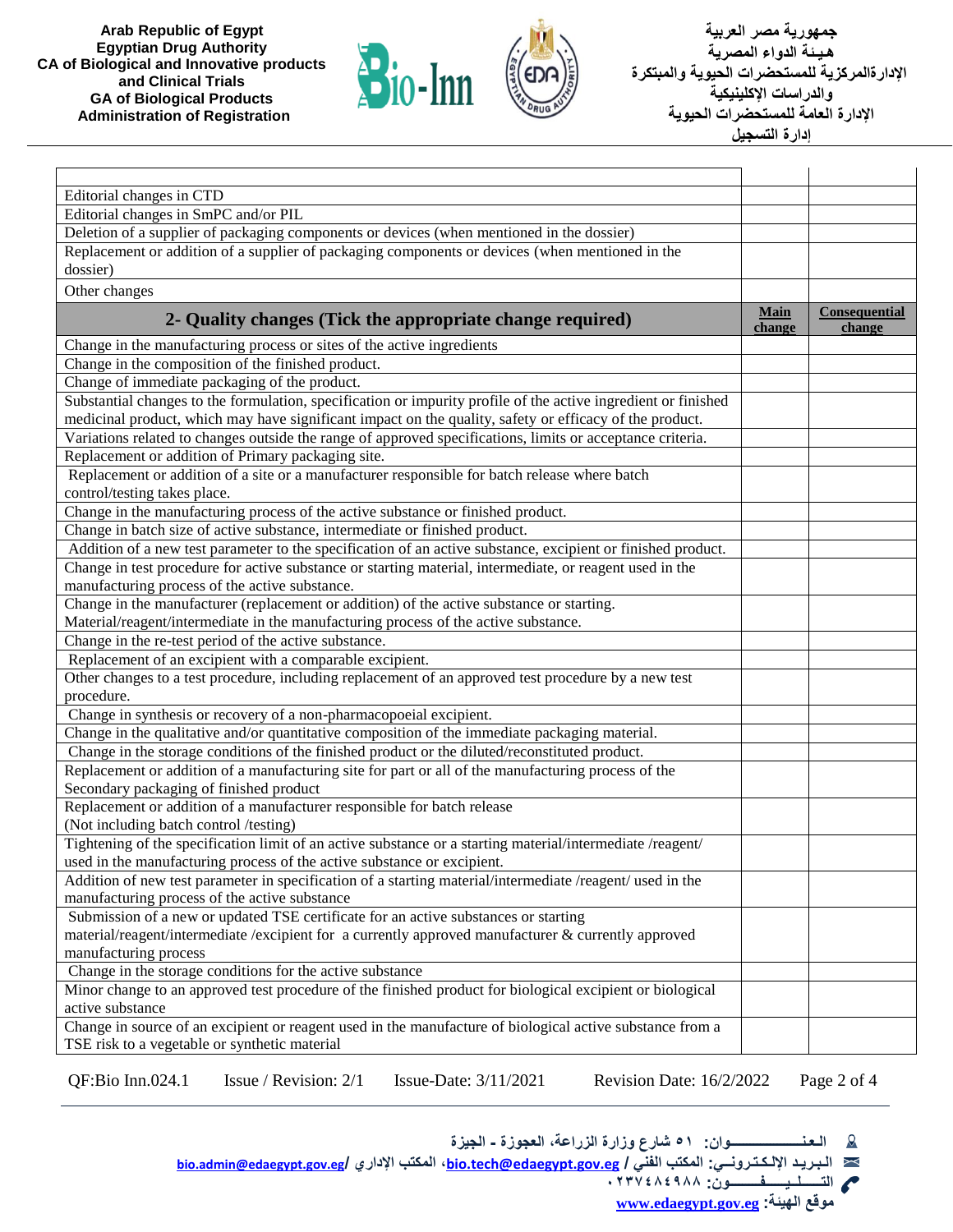



**جمهورية مصر العربية هـيـئة الدواء المصرية اإلدارةالمركزية للمستحضرات الحيوية والمبتكرة والدراسات اإلكلينيكية اإلدارة العامة للمستحضرات الحيوية إدارة التسجيل**

| Change to comply with an international pharmacopoeia                                                       |                       |                         |
|------------------------------------------------------------------------------------------------------------|-----------------------|-------------------------|
| Change to comply with an update of relevant monograph of an international pharmacopoeia)                   |                       |                         |
| Tightening of the specification limit of the finished product/immediate packaging of finished product.     |                       |                         |
| Minor changes to an approved test procedure of the immediate packaging of the finished product             |                       |                         |
| Change in any part of the (primary) packaging material (such as color code rings on ampoules, change of    |                       |                         |
| needle shield (different plastic used).                                                                    |                       |                         |
| Tightening of in-process tests                                                                             |                       |                         |
| applied during the manufacture of the product                                                              |                       |                         |
|                                                                                                            |                       |                         |
| Addition of new in-process tests & limits applied during the manufacture of the product                    |                       |                         |
| Change in shape or dimensions of the container or closure                                                  |                       |                         |
| Change in the shelf life of the finished product as packaged for sale                                      |                       |                         |
| Change in the shelf life of the finished product after dilution or reconstitution                          |                       |                         |
| Other changes                                                                                              |                       |                         |
| 3- Labeling update (Tick the appropriate change required)                                                  |                       |                         |
|                                                                                                            | Main                  | Consequential           |
| A. Safety data update                                                                                      | change                | change                  |
| Reduction of existing risk-management measures (for example, contraindications, adverse events and         |                       |                         |
| warnings)                                                                                                  |                       |                         |
| Addition of (contraindications, adverse events and warnings)                                               |                       |                         |
| Change in the summary of product characteristics due in particular to new pharmacovigilance findings.      |                       |                         |
| Other changes                                                                                              |                       |                         |
|                                                                                                            | <b>Main</b>           | Consequential           |
| <b>B.</b> Scientific data update                                                                           | change                | change                  |
| Change in the strength or route of administration                                                          |                       |                         |
| Change in the recommended dose and/or dosing schedule                                                      |                       |                         |
| Co-administration with other biotherapeutic products or medicines                                          |                       |                         |
| Change in the summary of product characteristics due in particular to new quality, pre-clinical, clinical. |                       |                         |
| Addition or modification in the therapeutic indication                                                     |                       |                         |
| Other changes                                                                                              |                       |                         |
|                                                                                                            |                       |                         |
| pack update<br>C.                                                                                          | <b>Main</b><br>change | Consequential<br>change |
| Editorial changes                                                                                          |                       |                         |
| Consequential to a quality change                                                                          |                       |                         |
| Other changes                                                                                              |                       |                         |
| $SCOPE$ (Please specify scope of the change(s) in a concise way)                                           |                       |                         |
|                                                                                                            |                       |                         |
|                                                                                                            |                       |                         |
|                                                                                                            |                       |                         |
|                                                                                                            |                       |                         |
|                                                                                                            |                       |                         |
|                                                                                                            |                       |                         |
|                                                                                                            |                       |                         |
|                                                                                                            |                       |                         |
|                                                                                                            |                       |                         |
|                                                                                                            |                       |                         |
|                                                                                                            |                       |                         |
|                                                                                                            |                       |                         |
|                                                                                                            |                       |                         |
|                                                                                                            |                       |                         |
|                                                                                                            |                       |                         |

QF:Bio Inn.024.1 Issue / Revision: 2/1 Issue-Date: 3/11/2021 Revision Date: 16/2/2022 Page 3 of 4

 **الـعـنـــــــــــــــــــــوان: 51 شارع وزارة الزراعة، العجوزة - الجيزة**

**[bio.admin@edaegypt.gov.eg](mailto:bio.admin@edaegypt.gov.eg)/ اإلداري المكتب ،[bio.tech@edaegypt.gov.eg](mailto:bio.tech@edaegypt.gov.eg) / الفني المكتب :اإللـكـتـرونــي الـبـريـد** 

**التــــــلــيــــــفـــــــــون: 0237484988**

<u>ର</u>

 $\mathbf{r}$